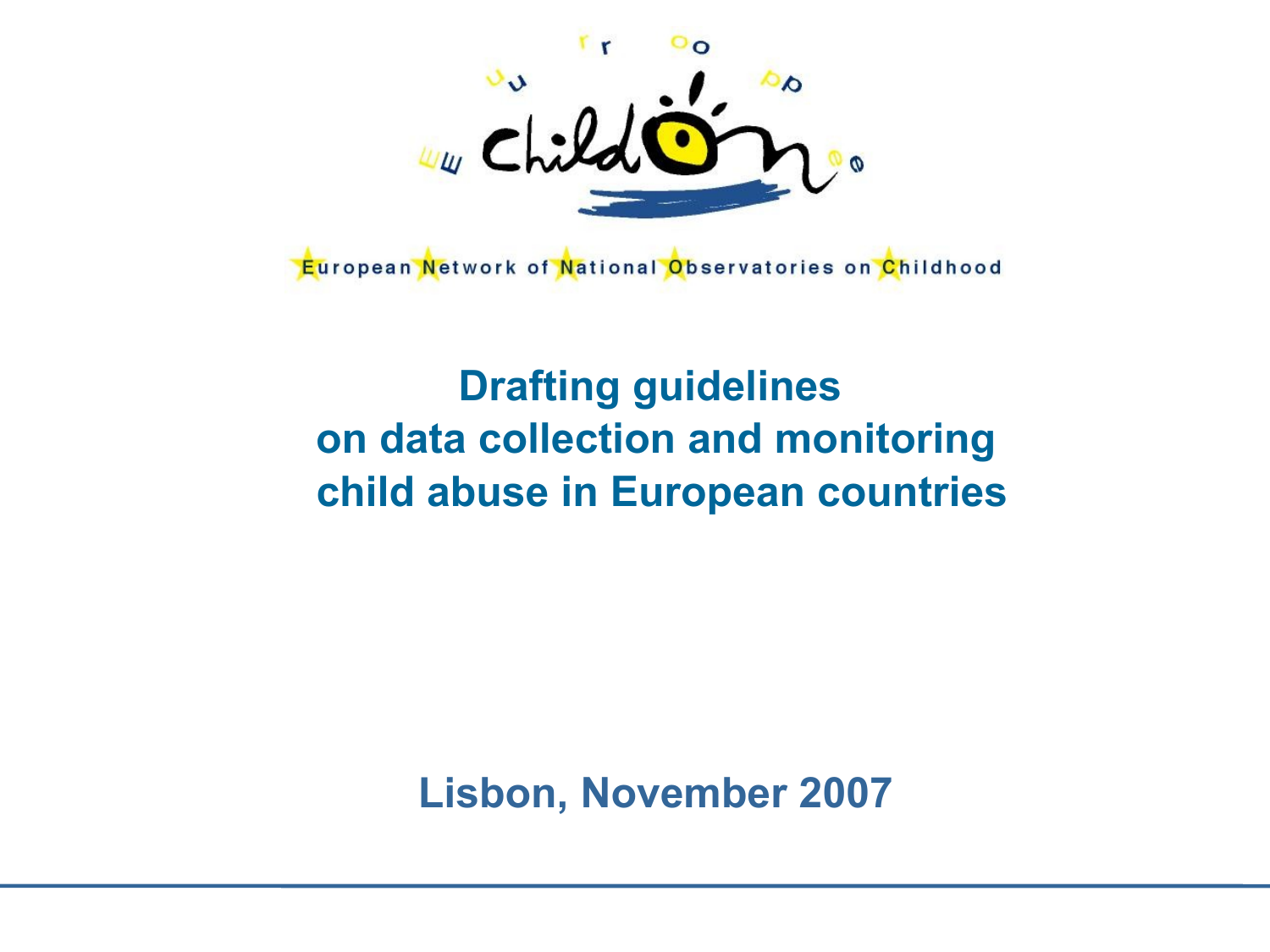

**E**uropean Metwork of Mational Observatories on

# **ChildONEurope**

# **European Network of National Observatories on Childhood**

**Web site: www.childoneurope.org**

Officially set up on **24 January 2003**, after two years of preparatory works in the context of the Intergovernmental Group **L'Europe de l'Enfance**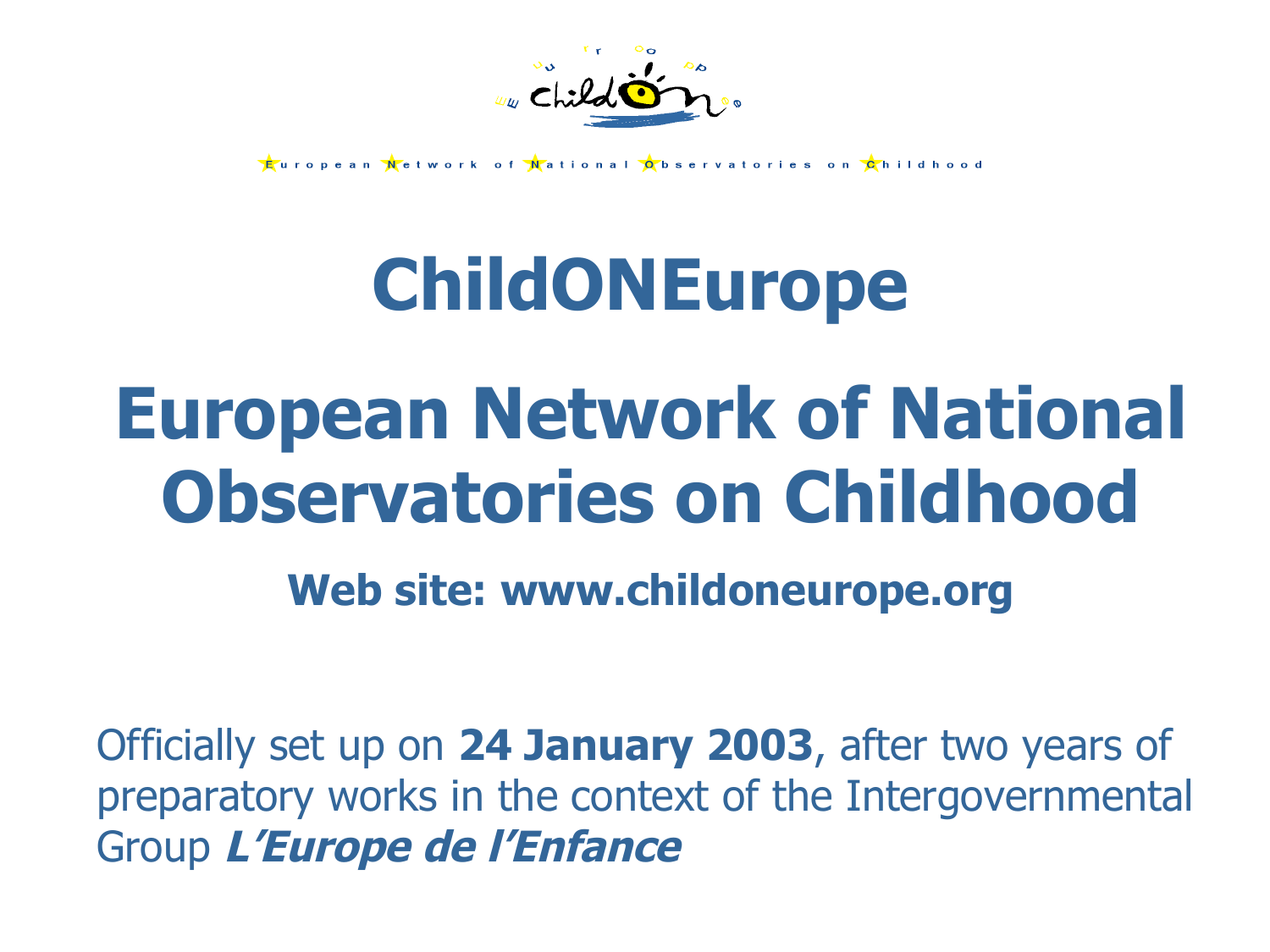

# **Membership**

**Members**: Belgium, Cyprus, Denmark, France, Ireland, Italy, Luxembourg, Portugal and Spain

**Associated Members**: Austria, Check Republic, Germany, Greece, Estonia, Finland, Hungary, Latvia, Lithuania, Poland, Slovak Republic, Slovenia, Sweden, the Netherlands and United Kingdom

**In the process of:** Bulgaria

**Not yet decided**: Malta and Romania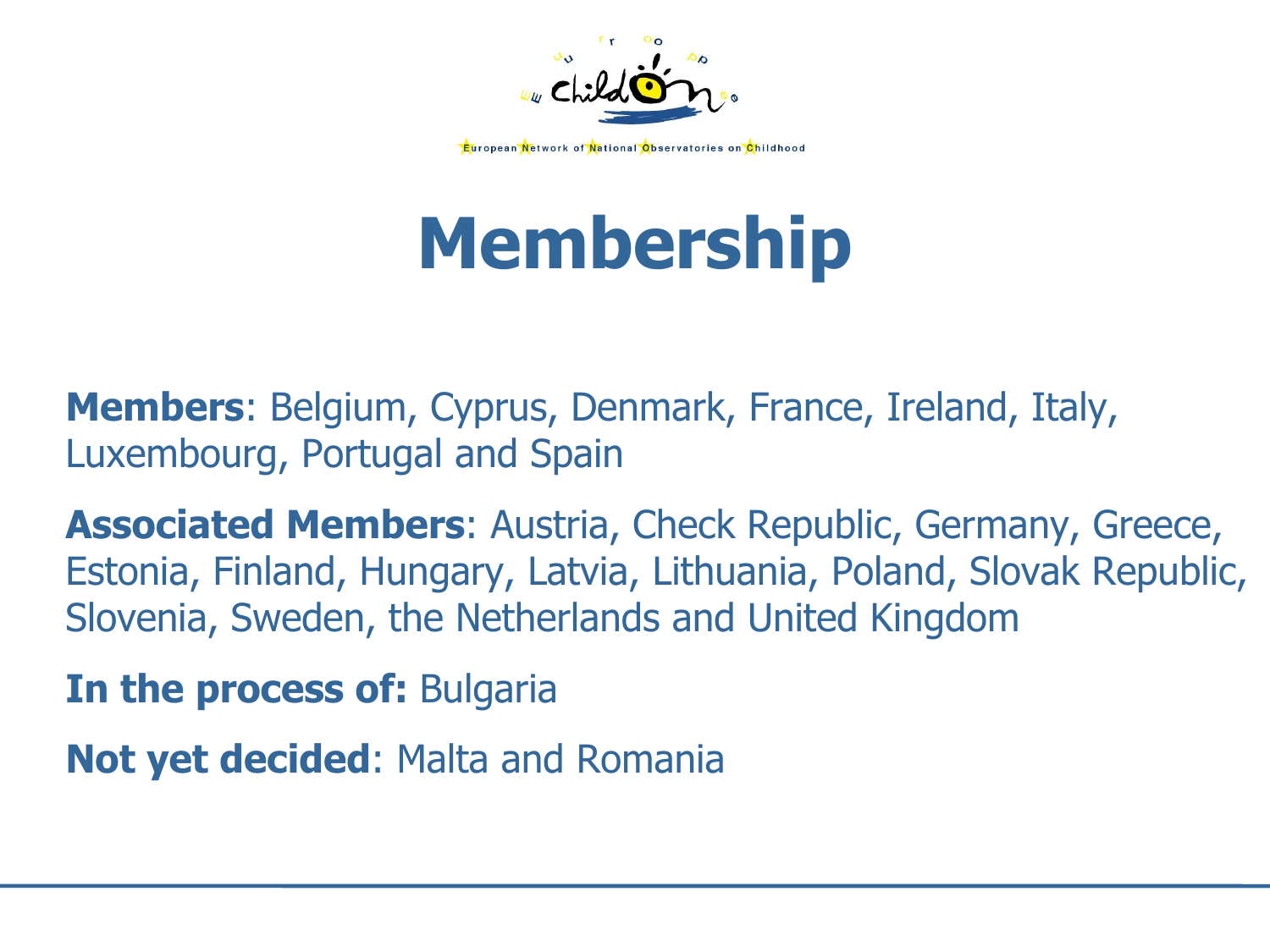



**exchange of knowledge** and information on laws, policies, programmes, statistics, studies, research, best practices regarding childhood and adolescence

**exchange** of knowledge on **methodology and indicators** in order to obtain comparability of information

**comparative analysis** on specific subjects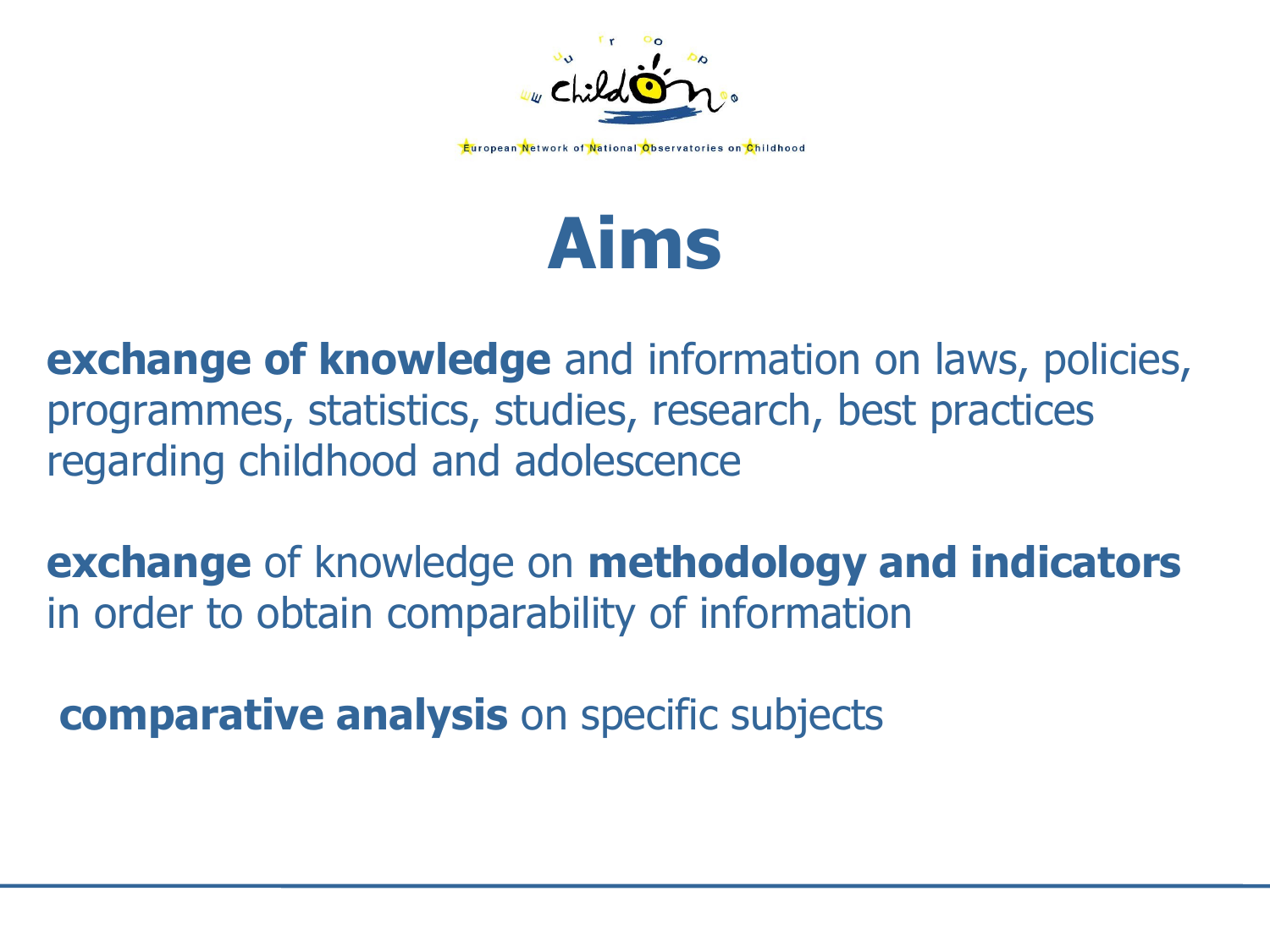

# **Origins of the Guidelines:**

- Review on national systems of statistics and registration on child abuse (concluded in 2007) [www.childoneurope.org](http://www.childoneurope.org/)
- Working group composition: experts coming from the ChildONEurope Partners
- Relation with EU context:
	- ChildONEurope is the scientific support of the permanent Intergovernmental group *L'Europe de l'Enfance*
	- Official member of the EU Forum established by the EU Commission Communication on a new EU strategy on children's rights (4 July 2006)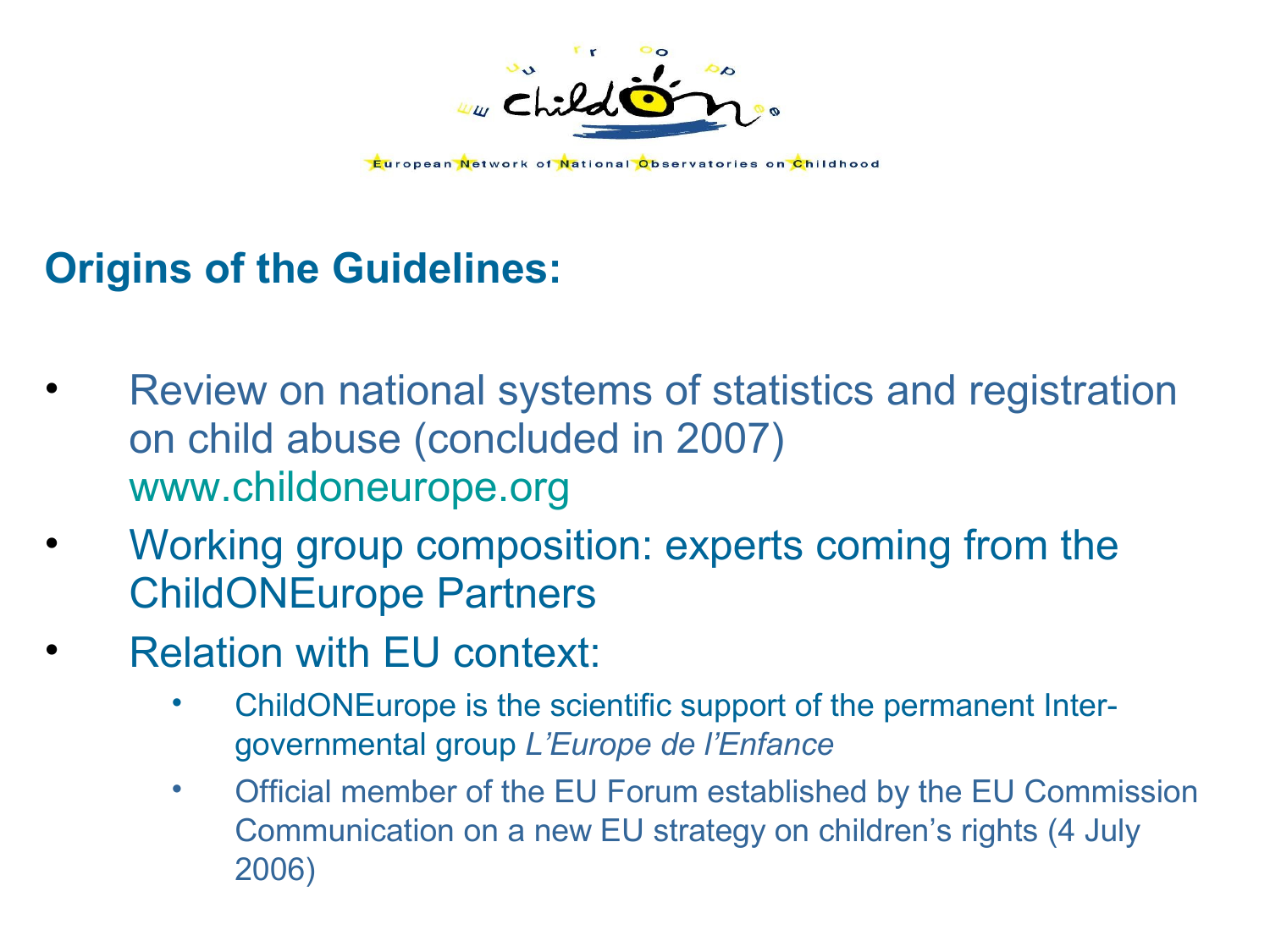

**E**uropean Network of National Observatories on Childhood

# **Why do we want data on child abuse? Institutional obligation derived from legal instruments adopted at an international level, for example**:

- UN Convention on the Rights of the Child (CRC) asks for monitoring of children – including child abuse
- Optional CRC protocols
- Council of Europe Convention for the protection of child victims of sexual abuse and exploitation, adopted in July 2007
- Engagements for the EU countries in order to fulfil the aims of the recent EU Commission Communication on children's rights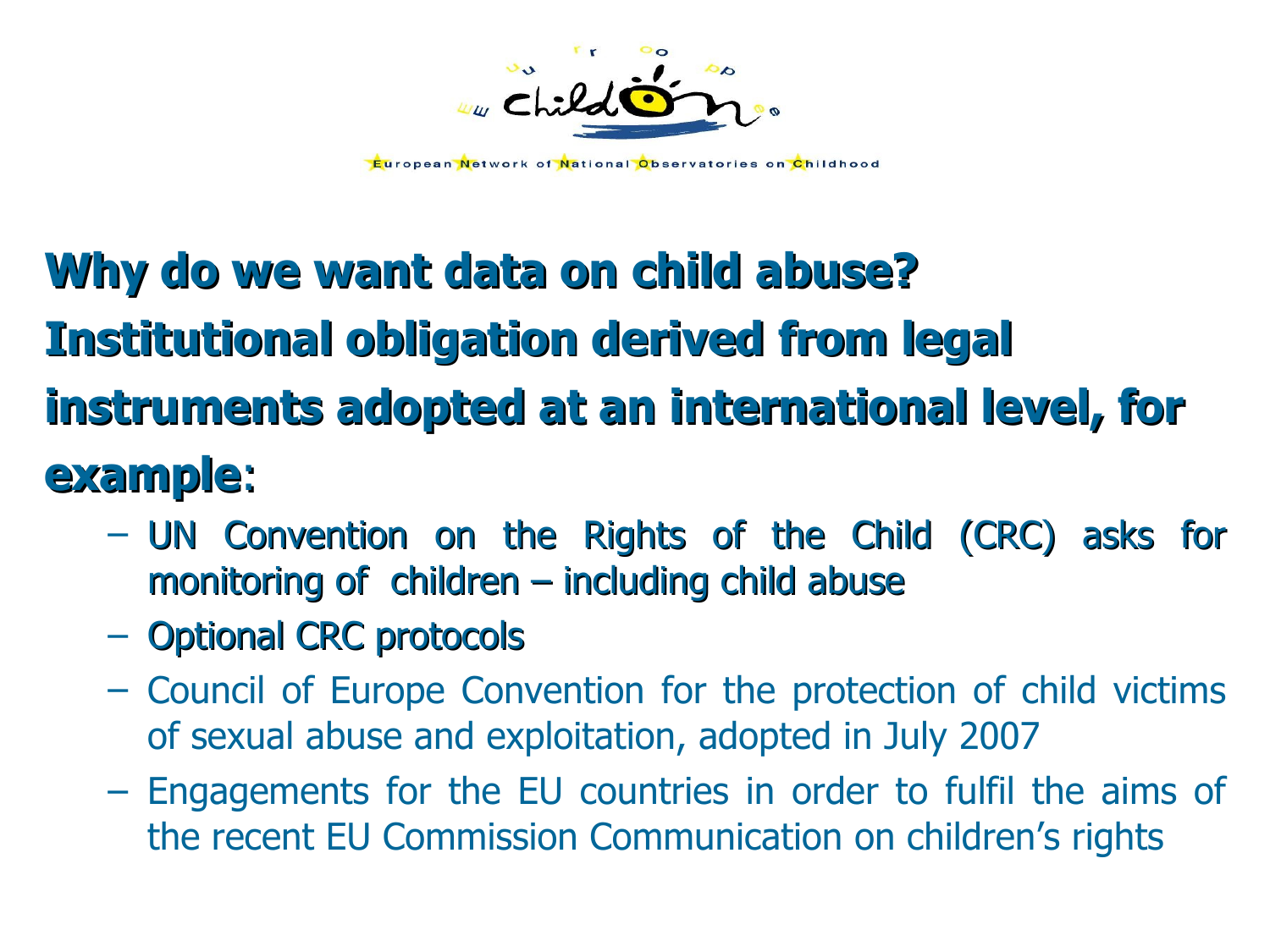

<mark>É</mark>uropean <mark>N</mark>etwork of <mark>N</mark>ational <mark>Ó</mark>bservatories on <mark>C</mark>hildhood

### **Guidelines Index**

#### **INTRODUCTION**

- **1. Defining the aims of the document**
- **2. Child abuse as part of the analysis of well being**
- **3. The scope of a national system of data collection and monitoring on child abuse**
- **4. The obligation for data collection in the framework of national and international commitment for the implementation of children's rights**
- **5. The contextual requirements for establishing and maintaining data collection system**
- **6. The process of building up a data collection system and monitoring: the basic steps**

#### **I. THE IDENTIFICATION OF THE ISSUE**

- **1. Child abuse as social problem; social definitions, social data, implications for monitoring**
- **2. Child abuse as legal problem; legal definitions; judicial data implications for monitoring**

#### **II. THE ORGANIZATIONAL DIMENSION**

- **1. Centralized approach**
- **2. Decentralized approach**
- **3. Criteria for evaluating available organizational options**
- **4. Available resources;**
- **5. Economical and financial issues and the impact on the all system**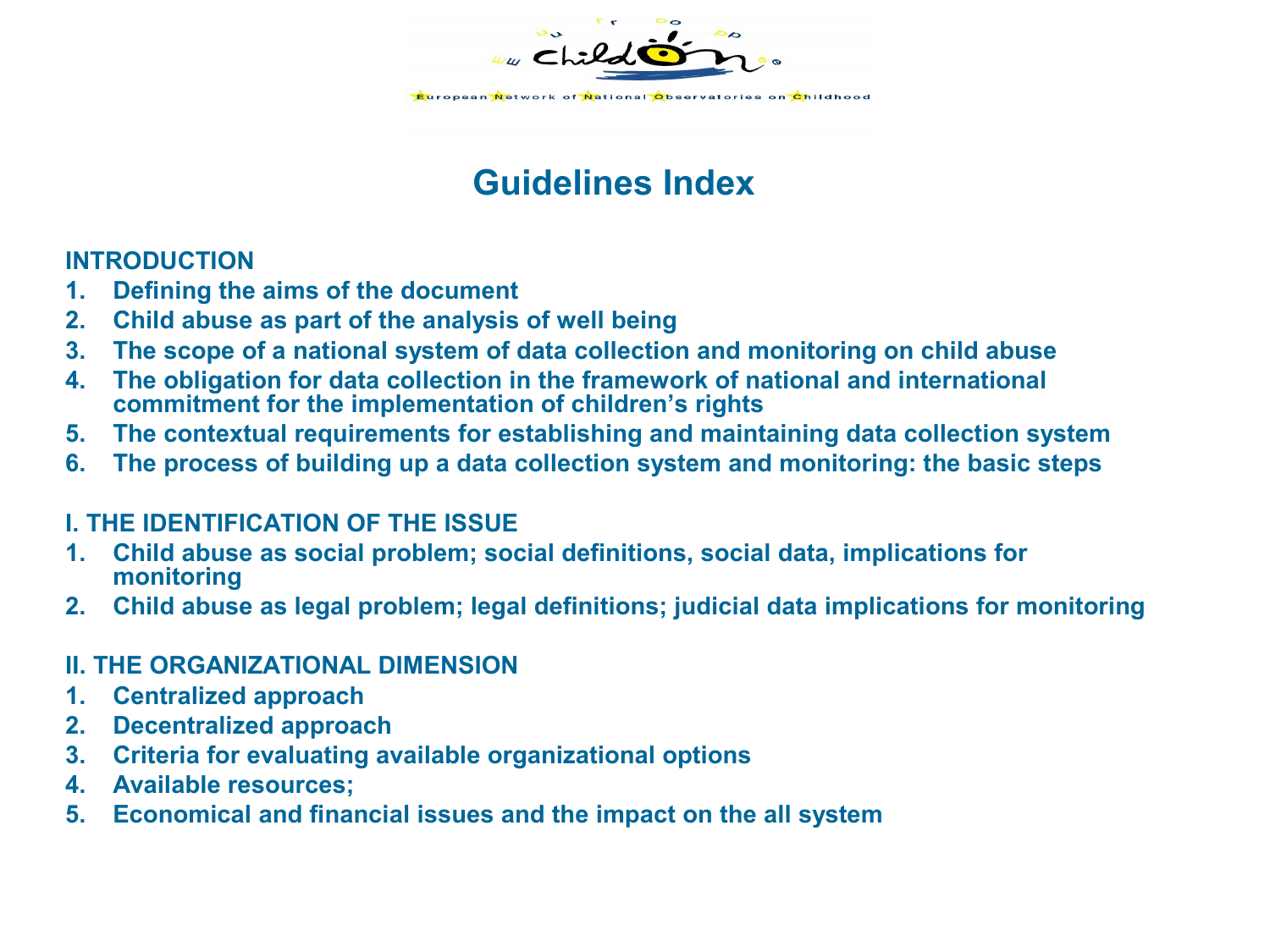

# **Guidelines Index cont.**

#### **III. THE METHODOLOGICAL DIMENSION**

- **1. Issues relating to data collecting**
- **2. Technical considerations relating to record s and operational information systems**
- **3. Processing and analyzing data**
- **4. Presenting data according to target groups**
- **5. Monitoring and evaluation of data collection system**

#### **IV. DISSEMINATION AND USE OF DATA**

- **1. Different levels of interest: national, regional , local**
- **2. different users: policymakers; professionals; NGOs; national authorities; international organizations, researchers**
- **3. Uses for different purposes**
- **4. Sensitization of population for awareness raising**
- **5. Integrate official data with data coming from other resources**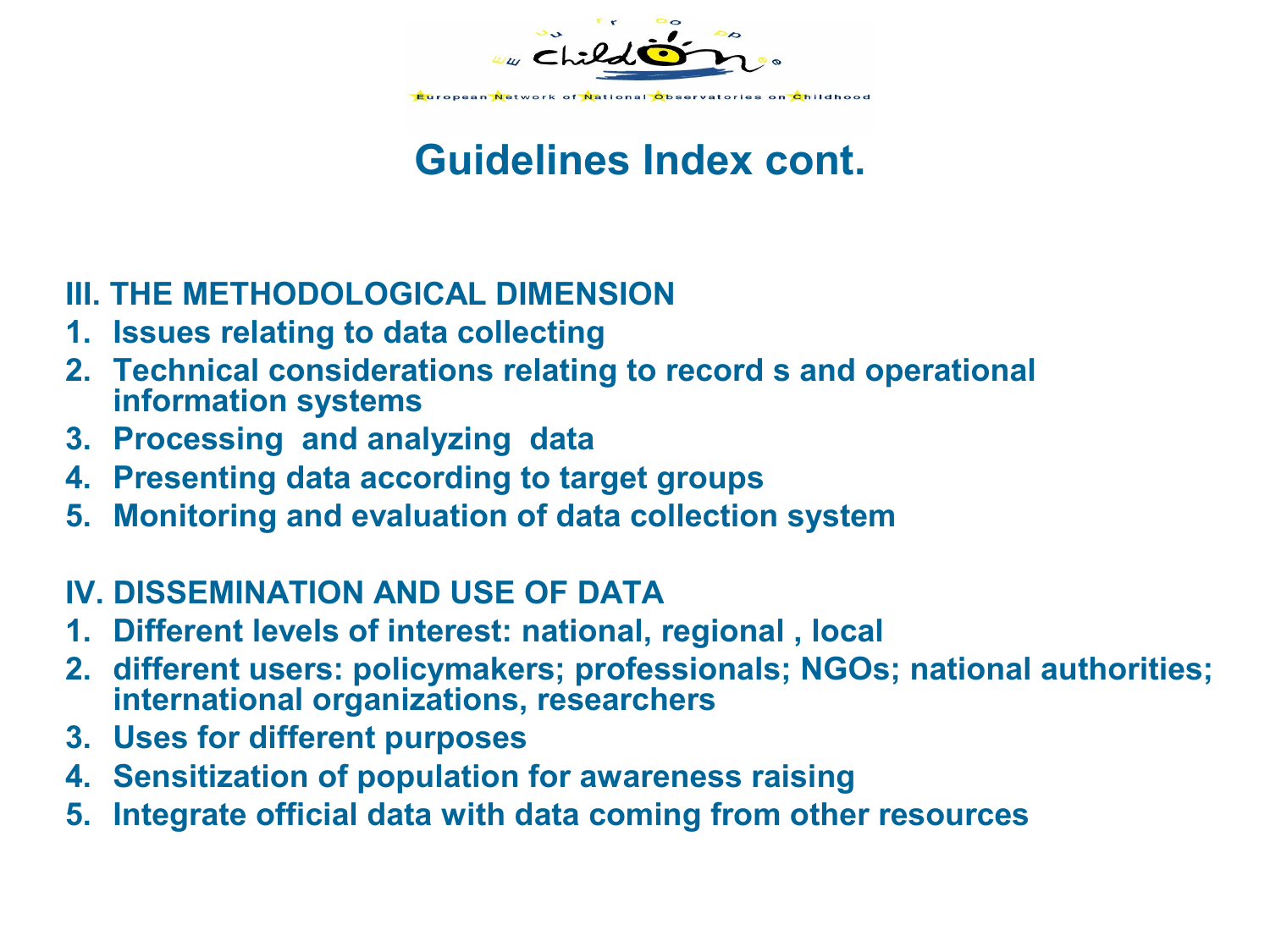

# **Drawing up European guidelines we are facing four key challenges :**

- Improving existing statistics
- Developing new data collection systems
- Developing policies, plans, programmes and services based on scientific evidence
- Defining child maltreatment cases and outcome indicators using international norms and behavioural definitions from well-tested instruments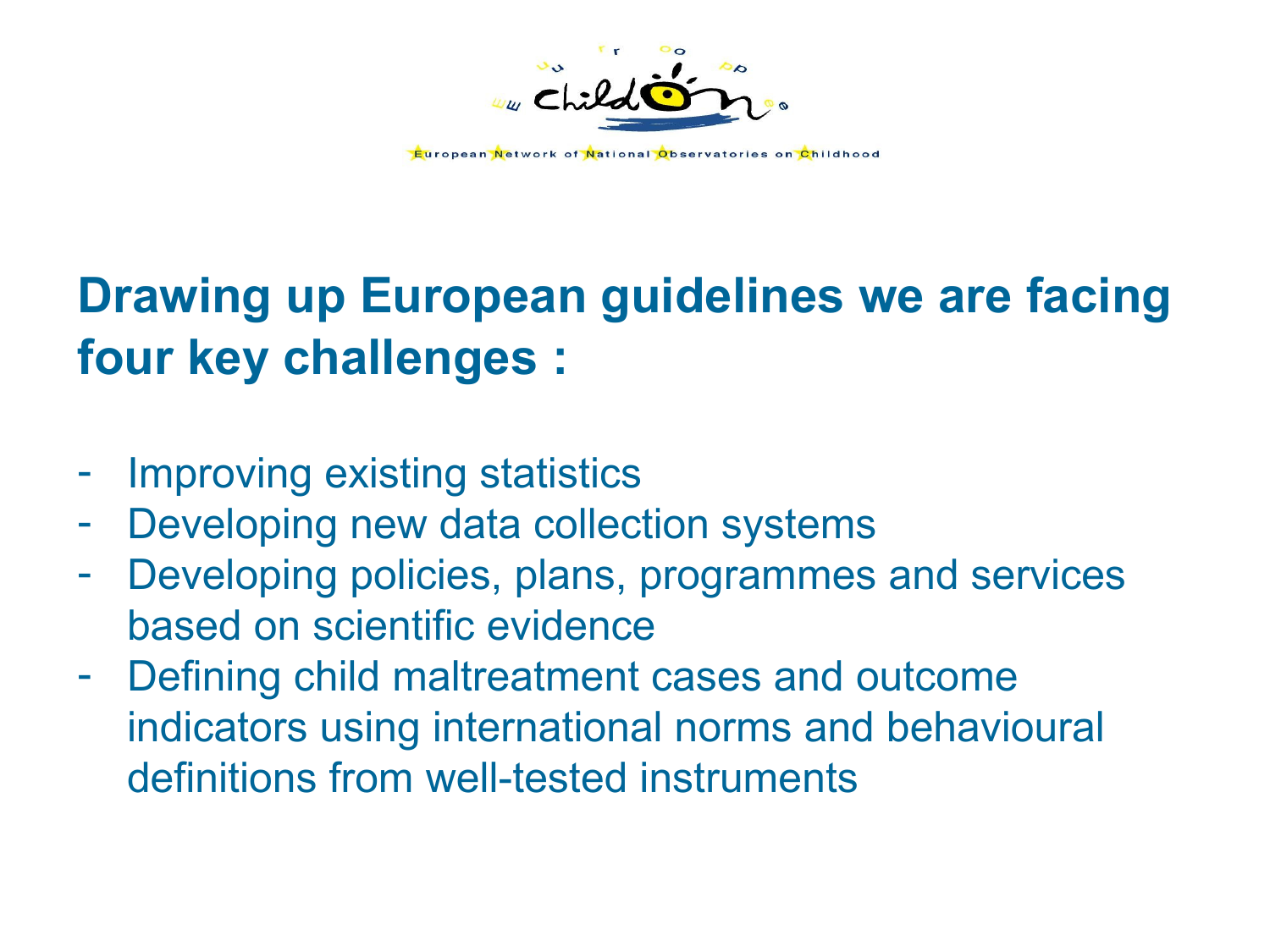

The process of building a child abuse data collection system has four parallel and mutually influencing aspects:

- **Institutional: International and national legal** frameworks require data collection systems, but is there a legal basis in domestic law? What is its governance framework?
- **Cultural**: How do we define abuse, who is the child? which characteristics?
- **Organizational: e.g. data sources? Organizing data** flows? Processing data?
- **Methodological: How do we collect data? Case** information or survey?

*How do we handle these in the guidelines project?*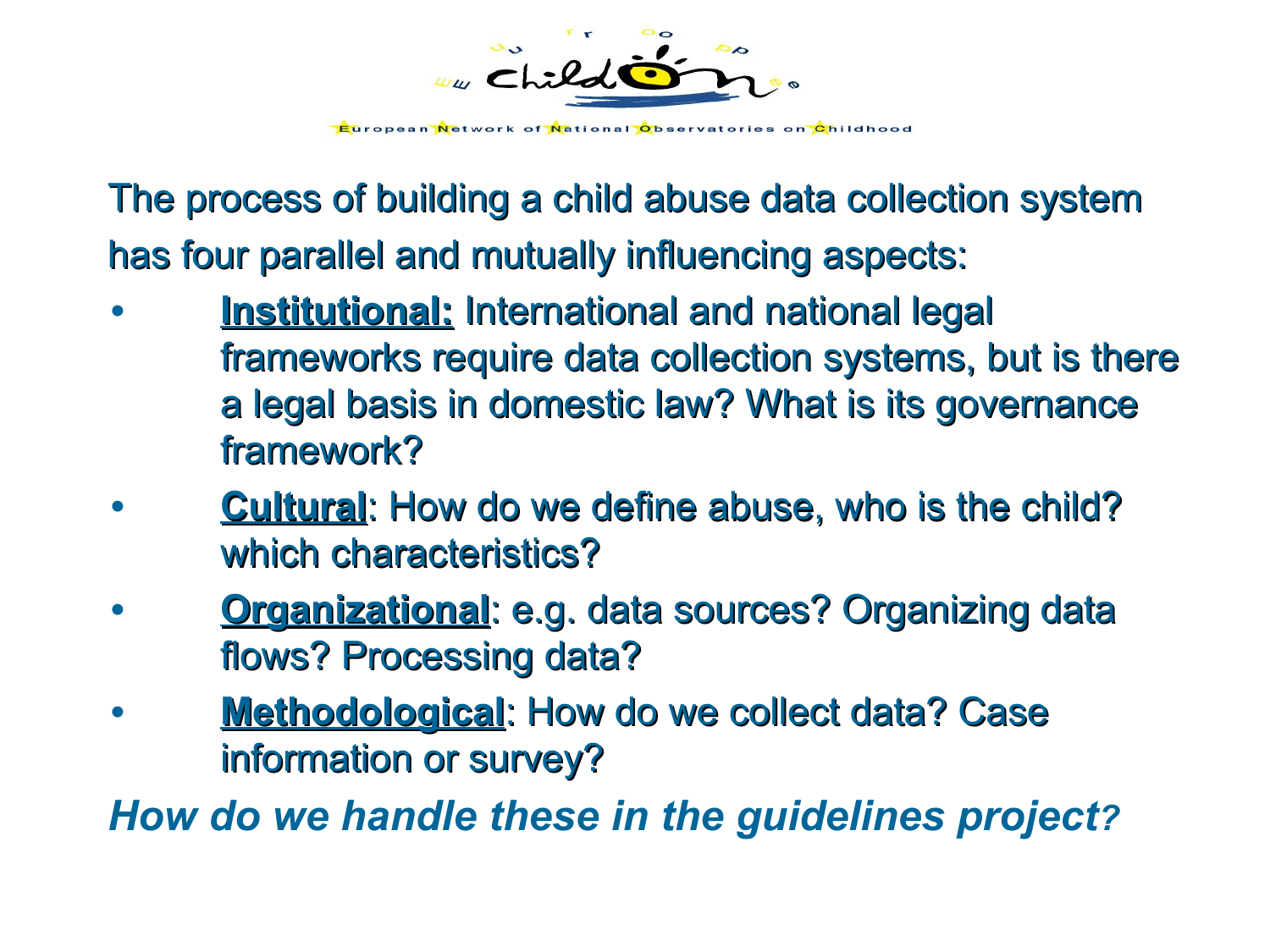

# **II. Institutional interests, which can be identified in:**

- **Administration**
- Planning
- Policy evaluation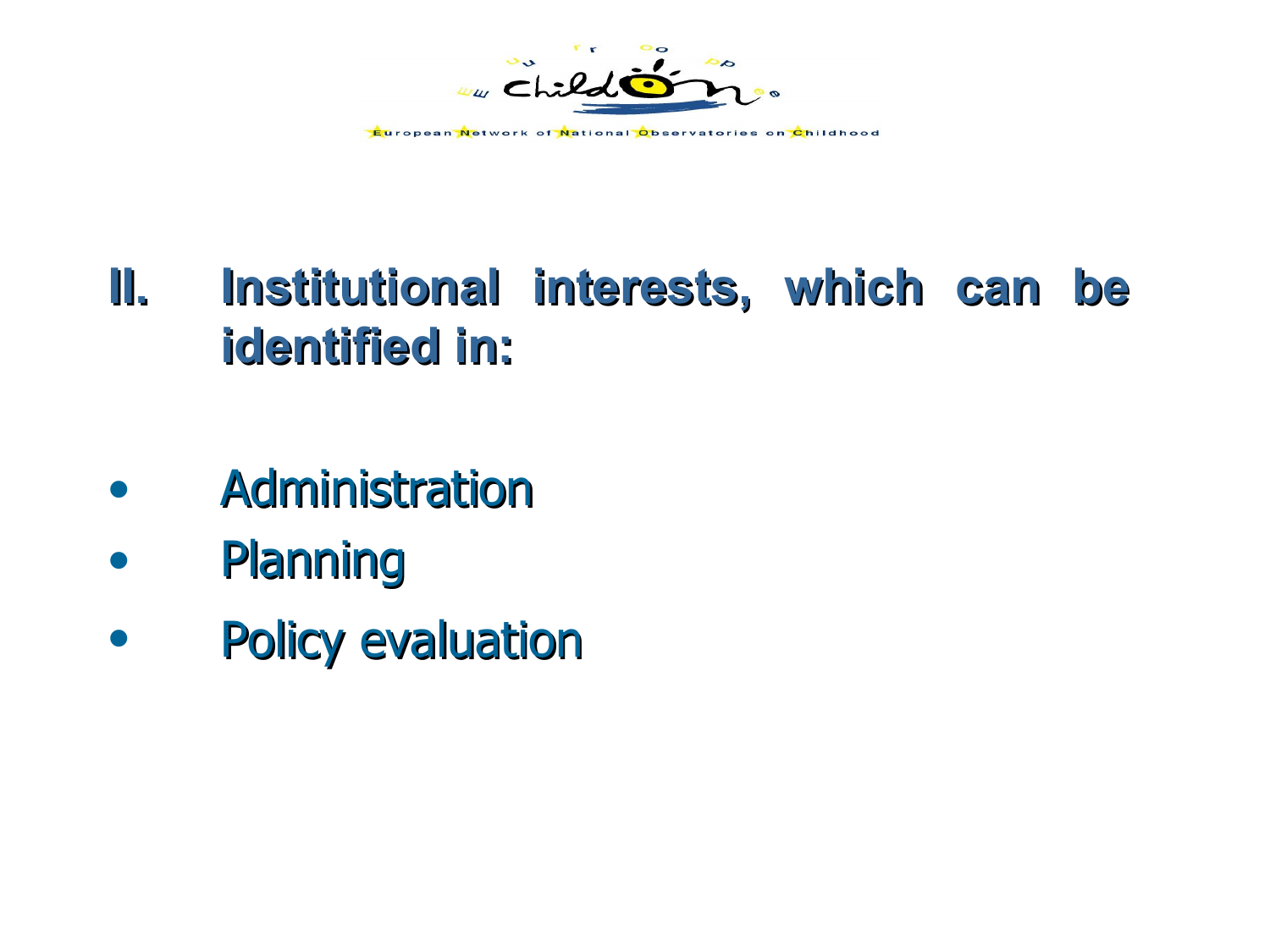

# **Administration**

To help governments assess and monitor the condition, circumstances and trends of children's well-being; the social impact of public expenditure and policies for preventing child abuse.

To determine whether the policy goals and objectives are being accomplished in a timely and orderly fashion, and whether the resources are being used efficiently and effectively.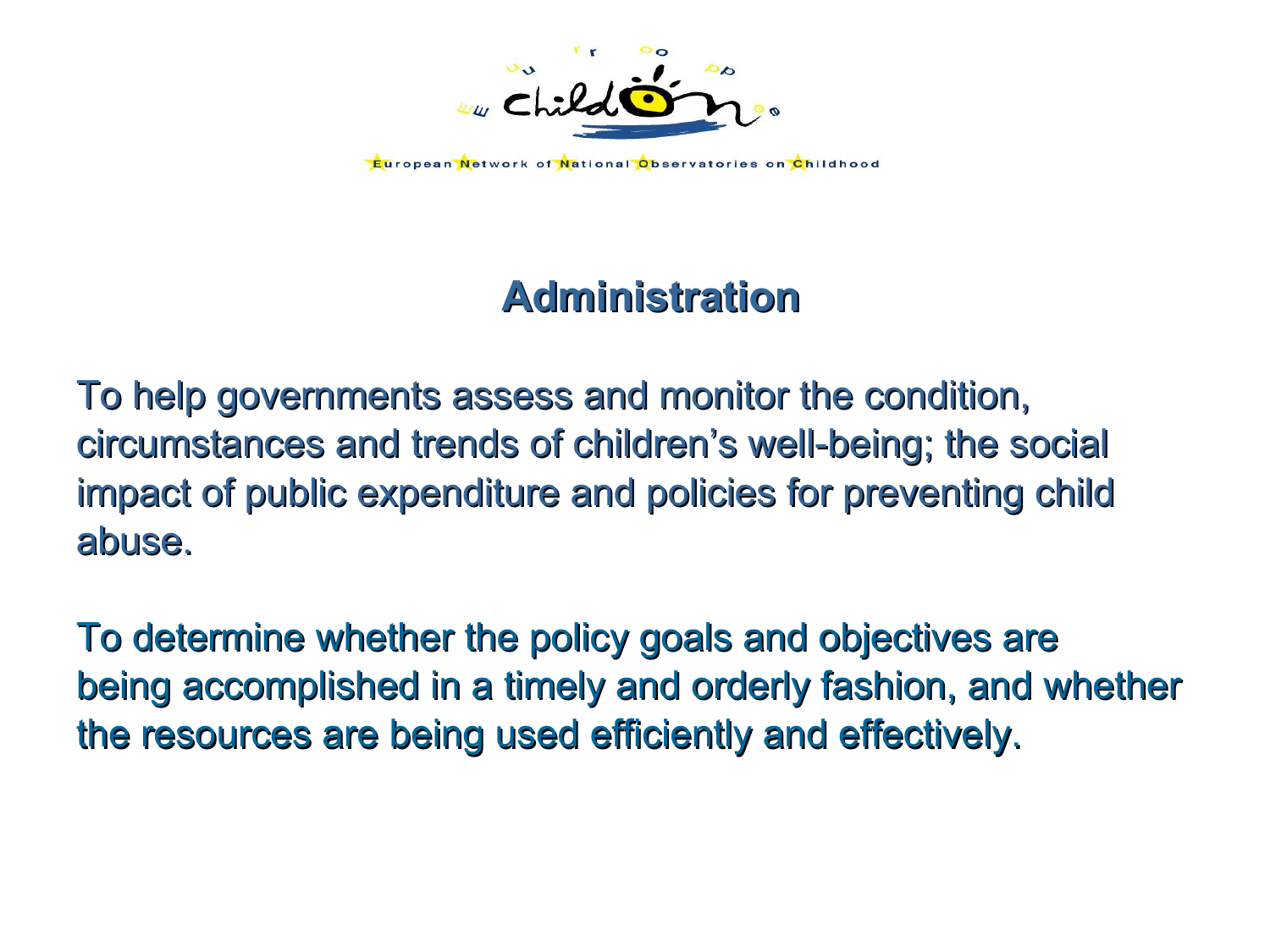

# **Planning**

#### To know:

- how many children are victims of child abuse (incidence)
- characteristics of the violence they suffered
- conditions in which they live
- characteristics of their family
- characteristics of perpetrators

To know which kind of services are delivered to victims of child abuse (and maybe perpetrators) in order to improve:

- help for children abused/ill treated
- help for children at risk and their family
- implementation of the laws

To have good data to support evaluation of policies, cost – benefit analysis, participative planning, strategic planning etc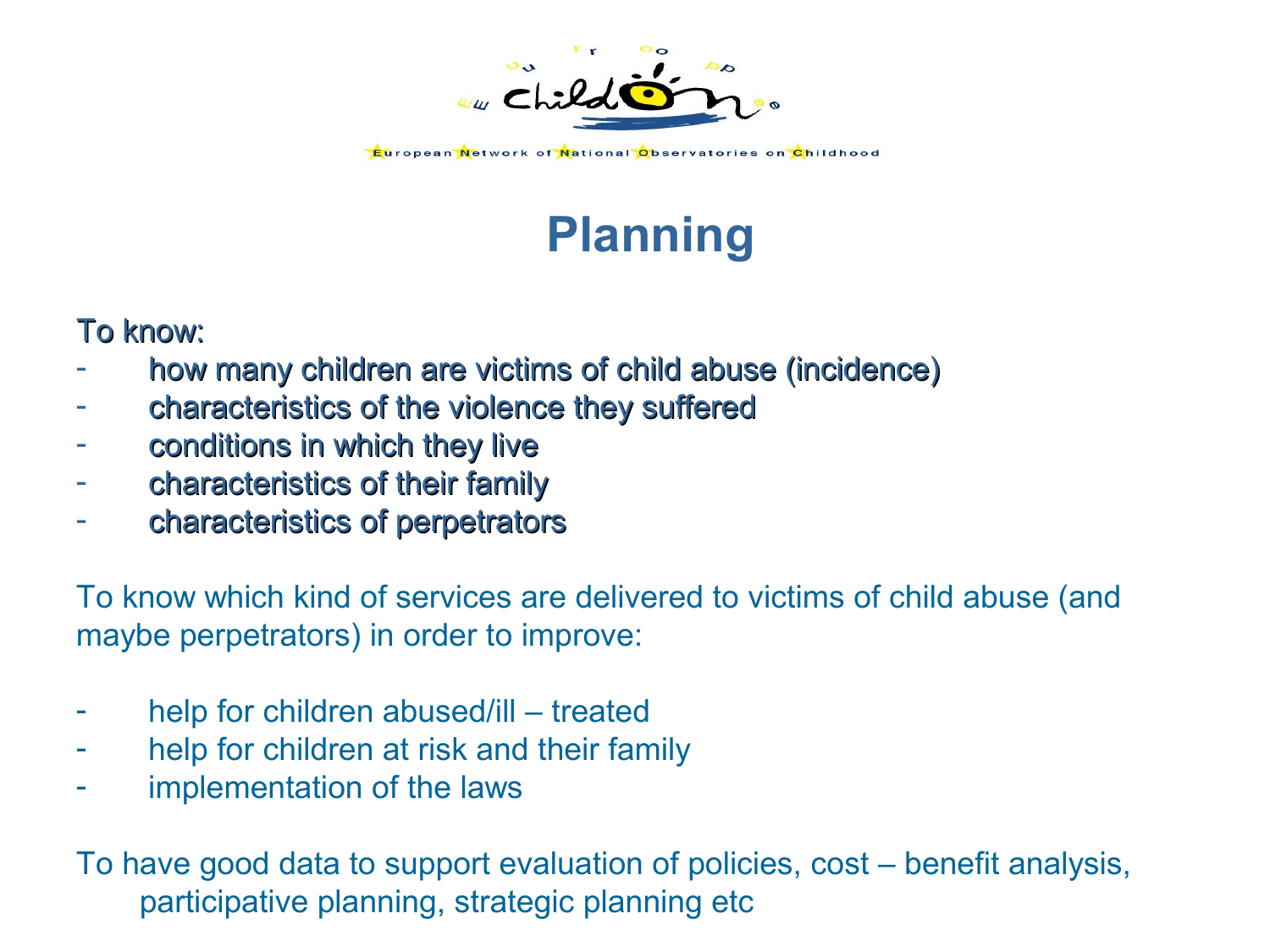

**E**uropean Network of National Observatories on Childhood

# **Policy evaluation**

To look for changes over time and the impact of specific actions eg. *Longitudinal monitoring and analysis of policies*

To understand the link with changes in more general social conditions that generate, maintain, decrease or increase its rate and shape its form and nature (eg education, health, general crimes, unemployment)

(Possibly) To compare data between countries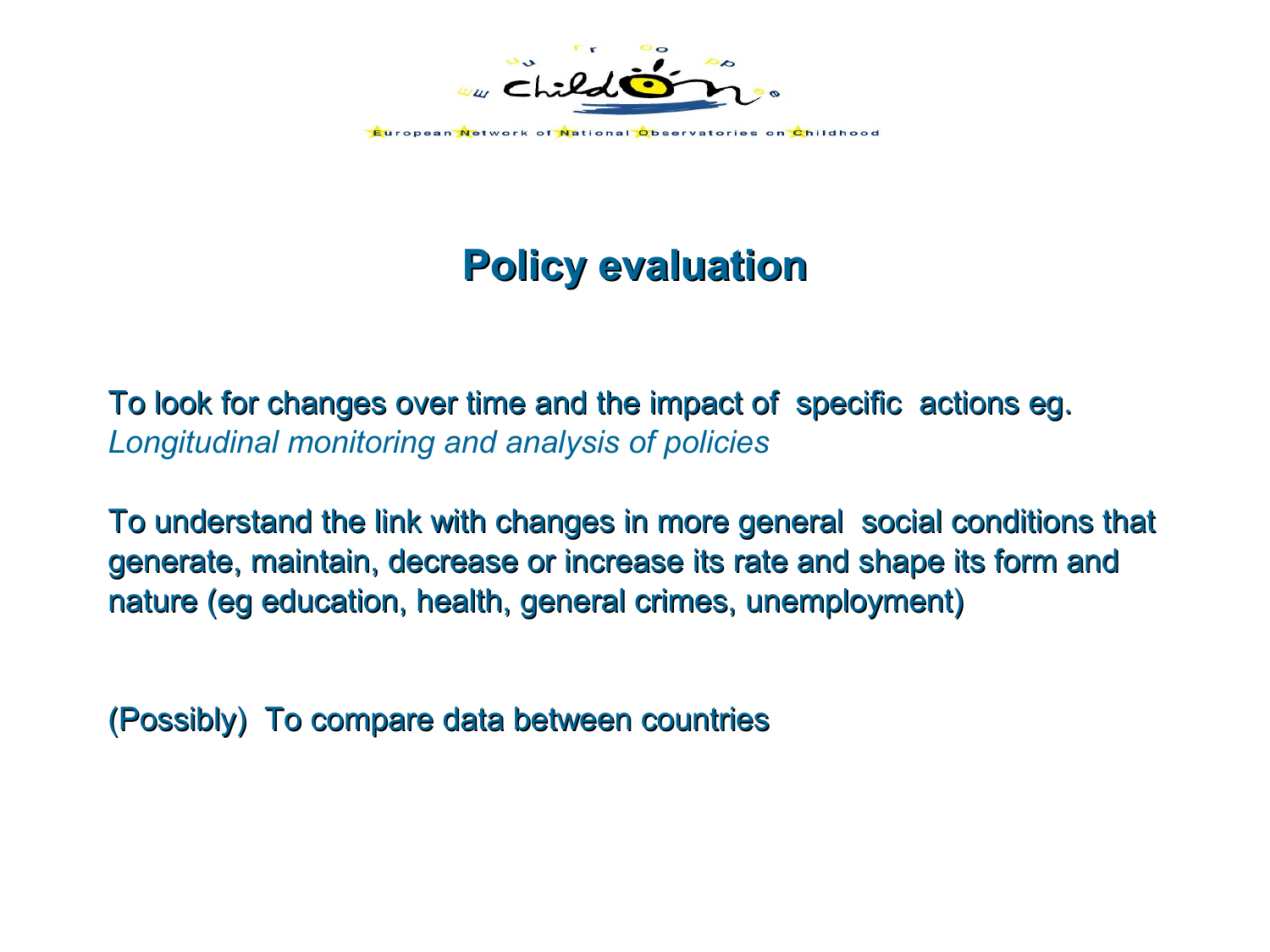

# **II. Cultural**

### **Child abuse as social problem: social definitions, social data, implications for monitoring**

- $\checkmark$  International definitions
- Classification of category of violence/context/perpetrators
- $\checkmark$  Broader definitions of child abuse
- 9. Operational definitions
- 10. Which cases?
- 11. The relationship between data collection at a local and national levels
- 12. Reporting: advantages and disadvantages of mandatory reporting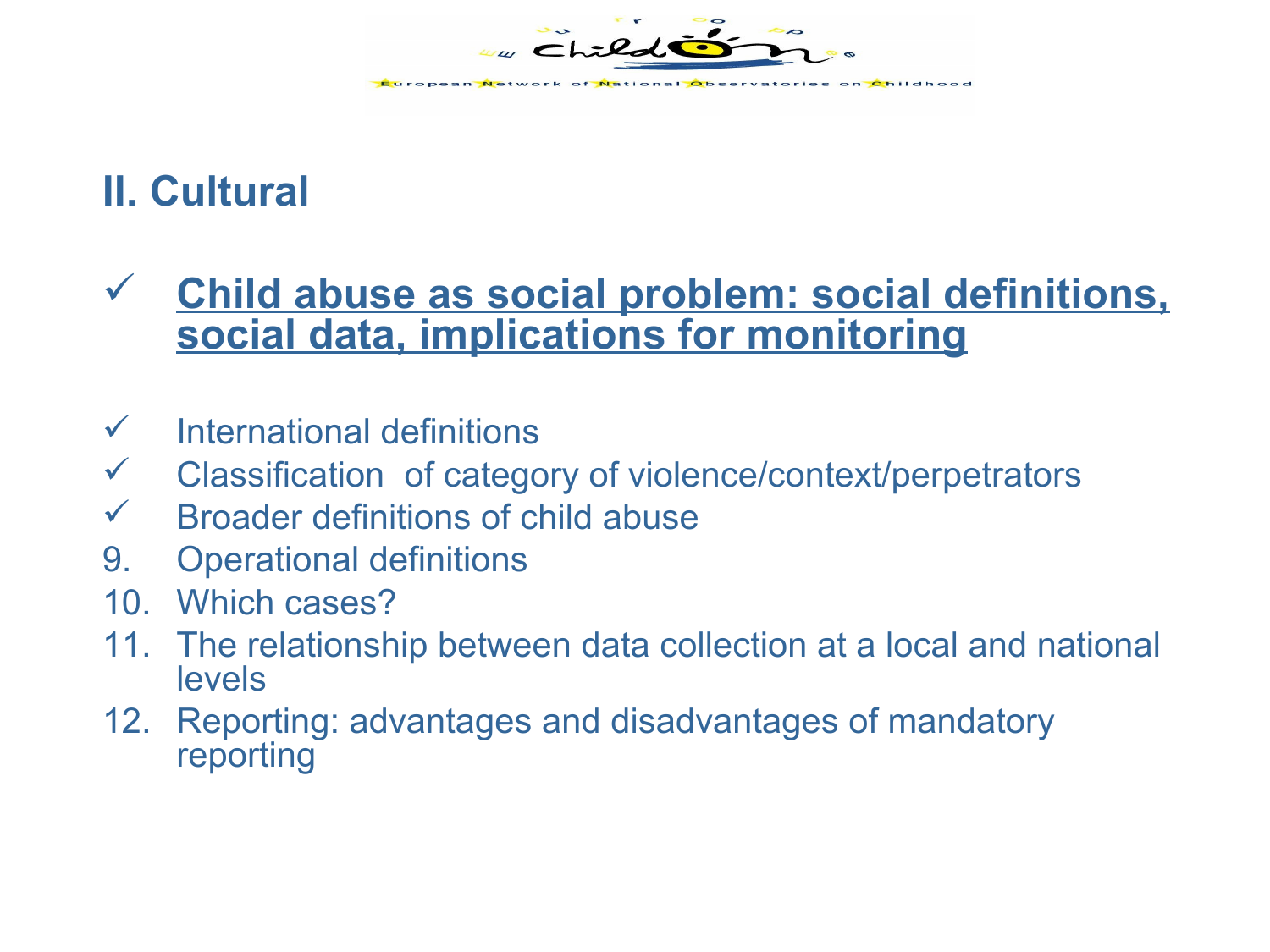

### **II. Cultural cont.**

# **B. Child abuse as Legal problem; legal definitions; judicial data implications for monitoring**

- 5. Present existing legal definitions at an international level
- 6. From the international to the national dimension
- 3. Which available sources and which kind of data
- 4. The desirable data: how to get data collected but not used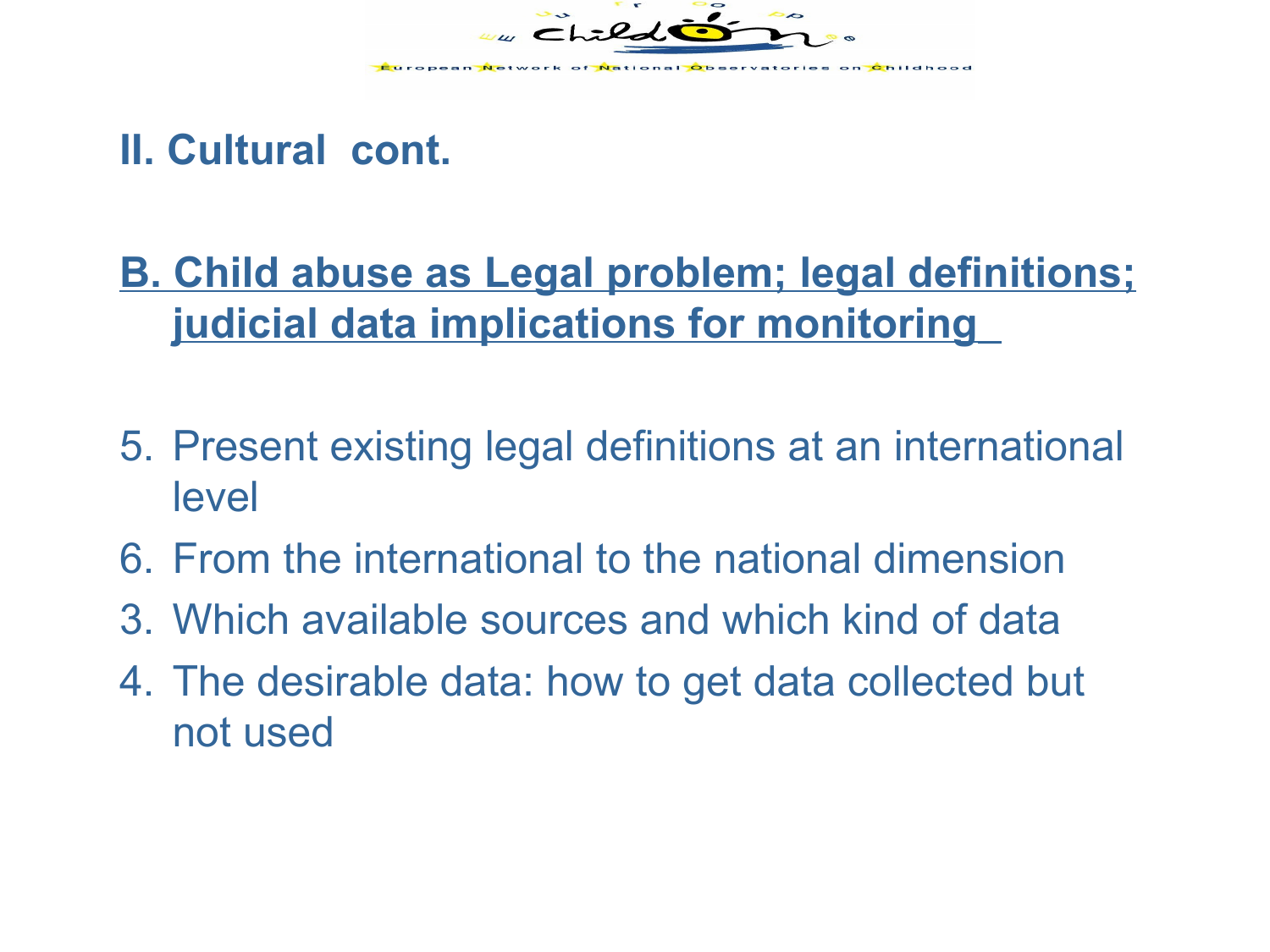

# **III. Organizational dimension**

- 3. Legitimacy to collect data: the protection of child identity (Professional confidentiality), which information can be collected and legitimacy of the purposes of the system
- 5. Usefulness of data for professionals providing information
- 7. Organizational approaches
	- $\checkmark$  Centralized approach
	- $\checkmark$  Decentralized approach
- 9. Criteria for evaluating available organizational options
- 11. Economic and financial issues and the impact on the system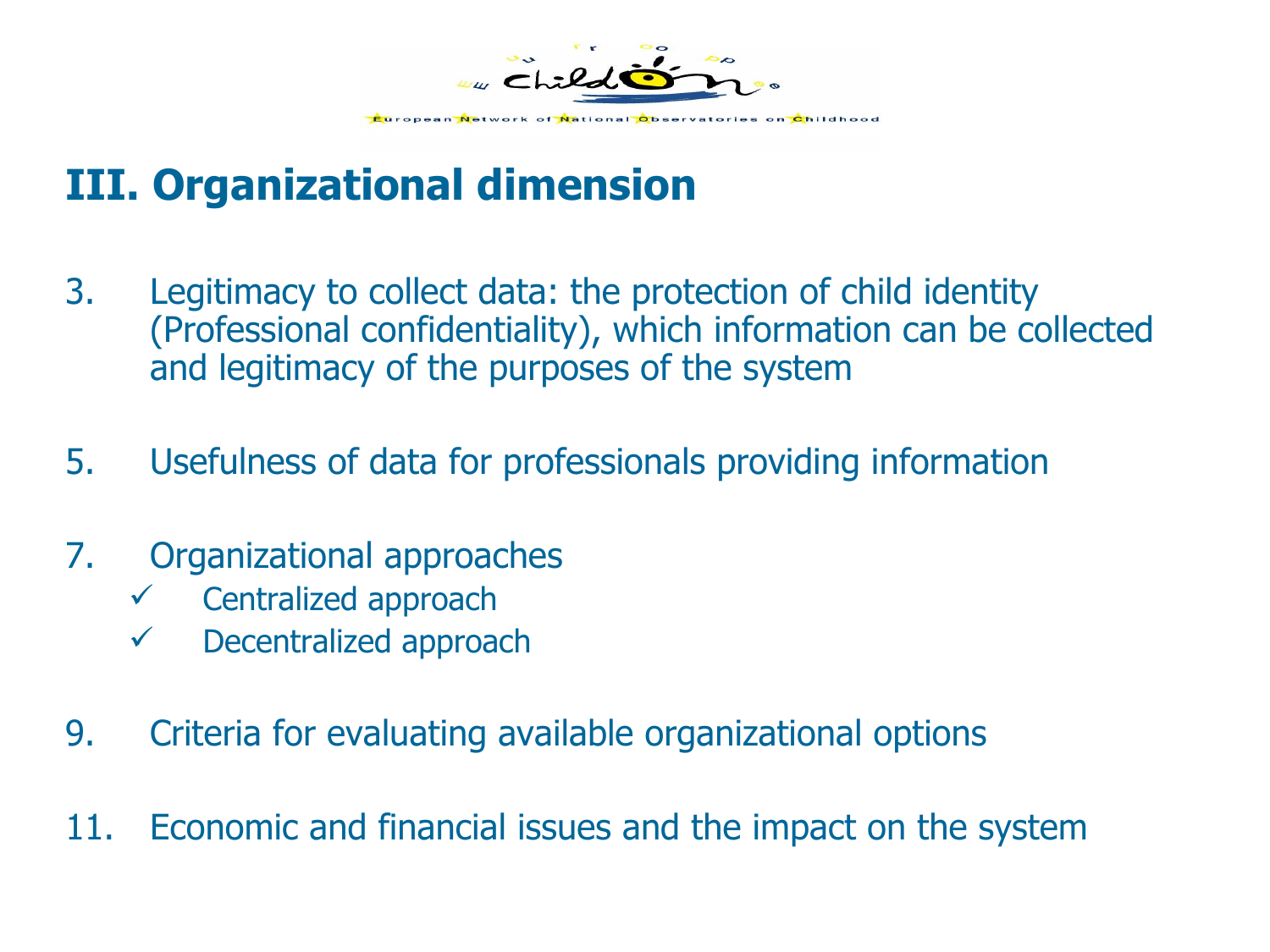

# **IV. Methodological dimension**

# **A. Issues related to data collection**

- 1. Deriving statistical data from administrative activities
- 2. Aggregate and unit record approaches to data collection
- 6. Issues relating to use of data

# **B. Technical considerations relating to records and operational information systems**

**C. Processing and analyzing data**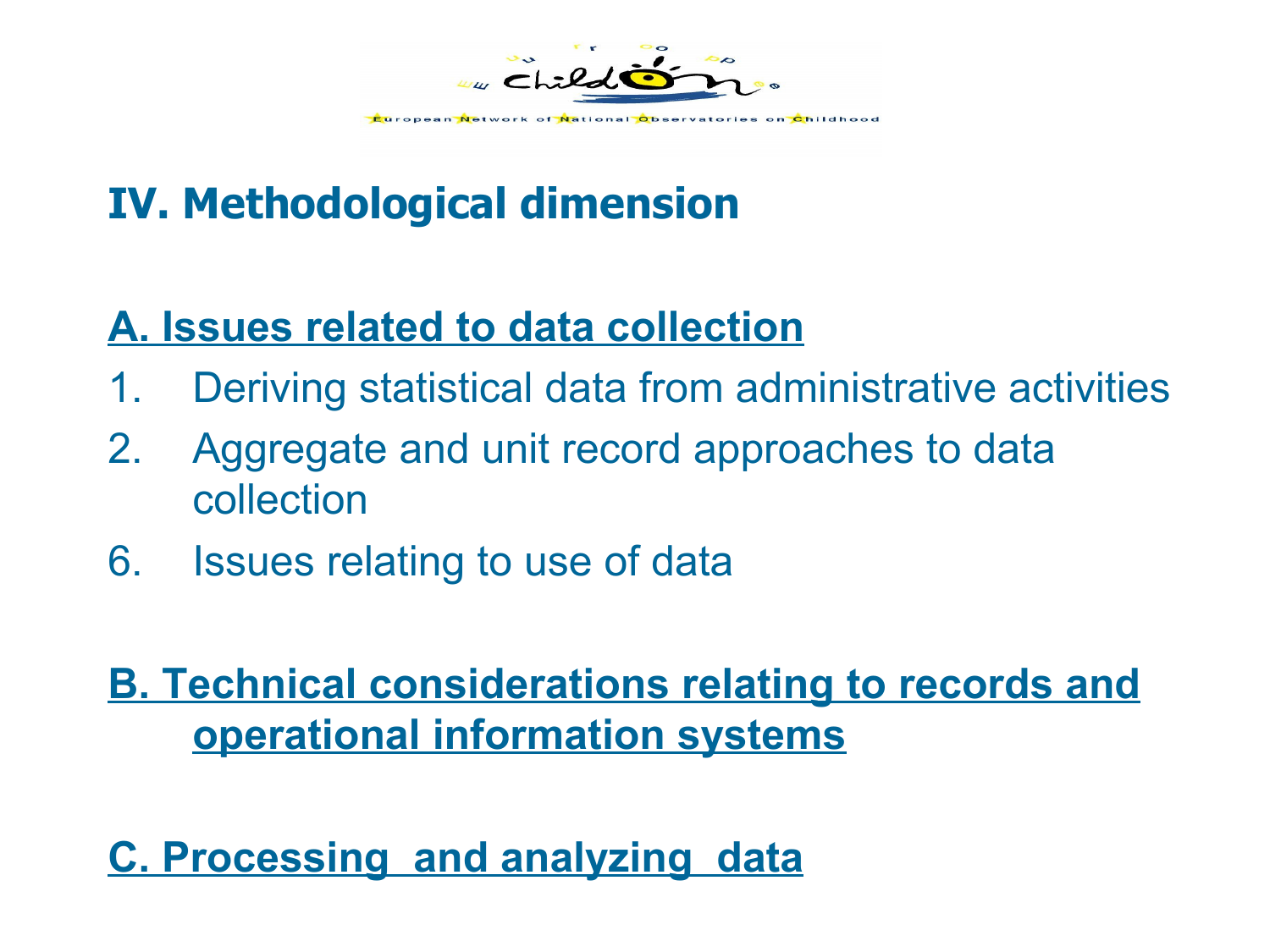

## **IV. The methodological dimension: some critical technical issues for consideration:**

- $\checkmark$  choice of objectives
- $\checkmark$  definition of phenomenon and units of observation (children, reporting…)
- $\checkmark$  institutional competences
- $\checkmark$  level of coverage: eg. space, time, acts
- $\checkmark$  organization of data
- $\checkmark$  nature of data collection: survey or analysis of administrative data
- $\checkmark$  ultimate use of data